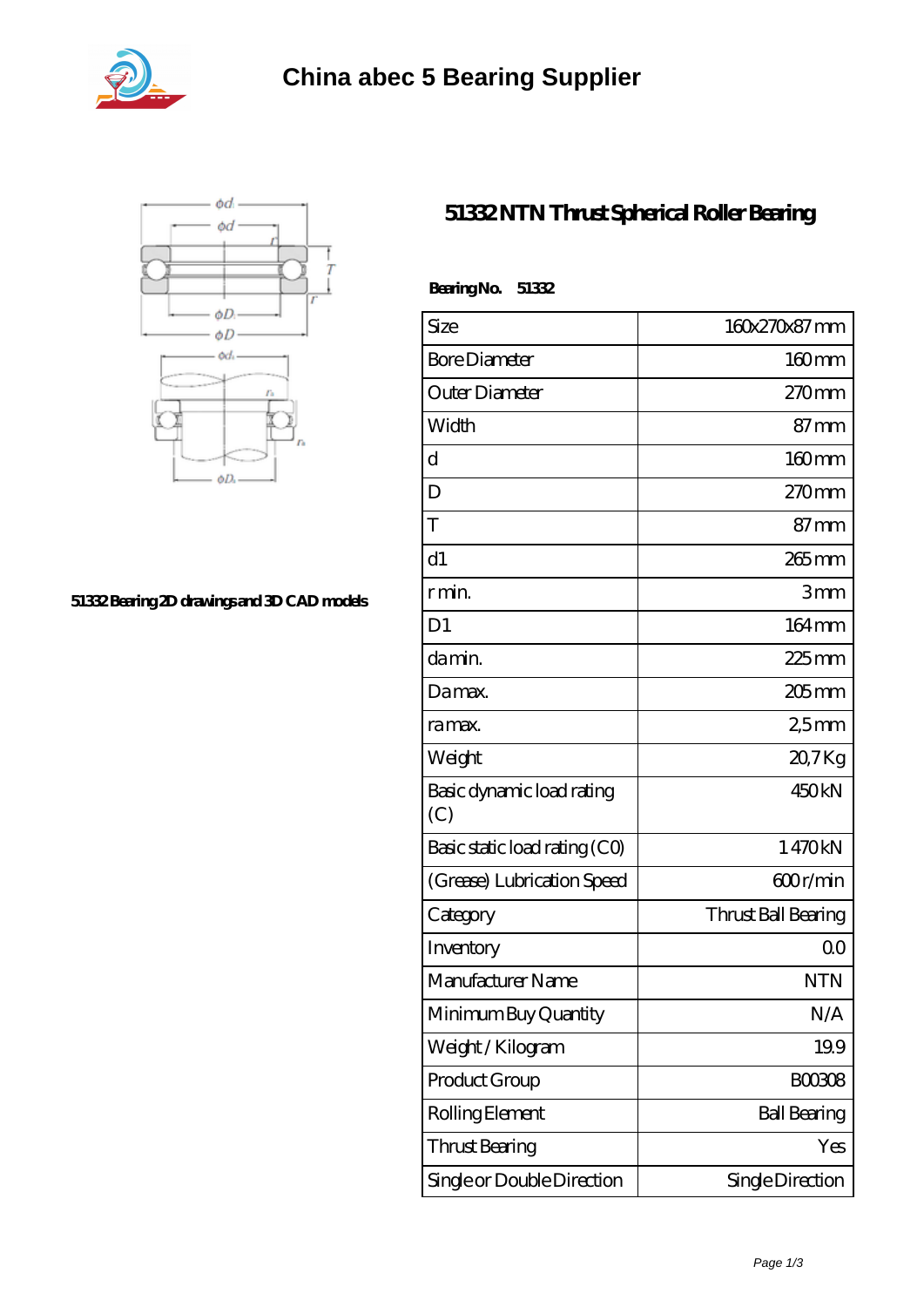

| <b>Banded</b>                          | No                                                                                                                                                                          |
|----------------------------------------|-----------------------------------------------------------------------------------------------------------------------------------------------------------------------------|
| Cage Material                          | Steel                                                                                                                                                                       |
| Precision Class                        | ABEC 1   ISO PO                                                                                                                                                             |
| Component Description                  | Roller Assembly Plus<br>Raceways                                                                                                                                            |
| <b>Other Features</b>                  | Single Row   With Flat Seat                                                                                                                                                 |
| Long Description                       | 160MM Bore 1: 164MM<br>Bore 2, 270MM Outside<br>Diameter; 87MM Height;<br><b>Ball Bearing, Single</b><br>Direction; Not Banded;<br>Steel Cage; ABEC 1   ISO PO<br>Precision |
| Inch - Metric                          | Metric                                                                                                                                                                      |
| Category                               | Thrust Ball Bearings                                                                                                                                                        |
| <b>UNSPSC</b>                          | 31171552                                                                                                                                                                    |
| Harmonized Tariff Code                 | 8482.105008                                                                                                                                                                 |
| Noun                                   | Bearing                                                                                                                                                                     |
| Keyword String                         | <b>Ball Thrust</b>                                                                                                                                                          |
| Manufacturer URL                       | http://www.ntnamerica.co<br>m                                                                                                                                               |
| Manufacturer Item Number               | 51332                                                                                                                                                                       |
| Weight/LBS                             | 45.63569                                                                                                                                                                    |
| Outside Diameter                       | 1063Inch   270Millimeter                                                                                                                                                    |
| Bore 2                                 | 6457 Inch   164 Millimeter                                                                                                                                                  |
| Overall Height with<br>Aligning Washer | OInch   OMillimeter                                                                                                                                                         |
| Height                                 | 3425Inch   87 Millimeter                                                                                                                                                    |
| Bore 1                                 | 6.299 Inch   160 Millimeter                                                                                                                                                 |
| bore diameter:                         | $160$ mm                                                                                                                                                                    |
| dynamic load capacity.                 | 45000N                                                                                                                                                                      |
| outside diameter:                      | 270mm                                                                                                                                                                       |
| operating temperature<br>range:        | $-40$ to $120^{\circ}$ C                                                                                                                                                    |
| overall width:                         | $87 \,\mathrm{mm}$                                                                                                                                                          |
|                                        |                                                                                                                                                                             |